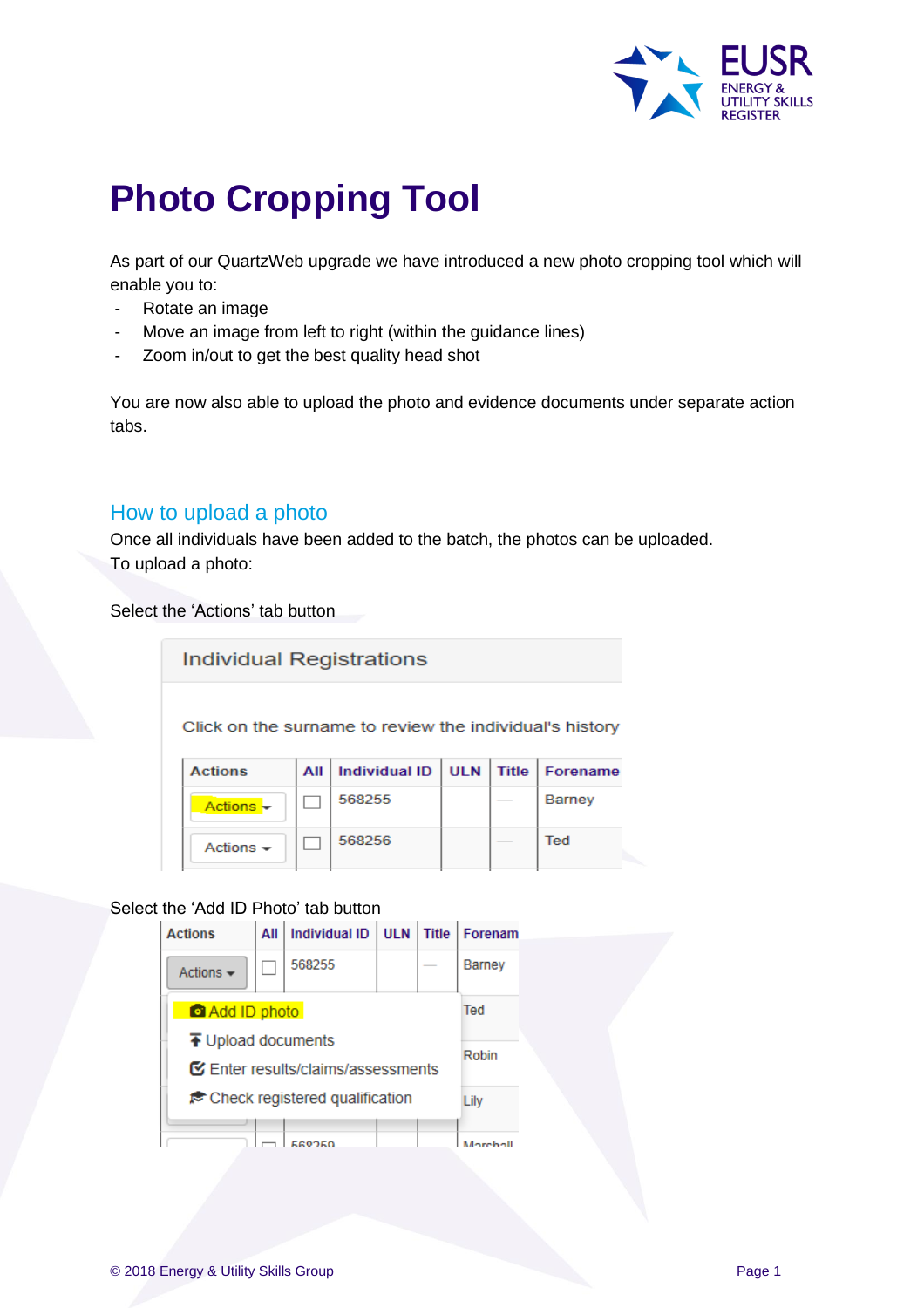

You will then be provided with an upload function.

The photo file can be dropped into the drop box or you can search for the photo from within your folders using 'Select File' button.

| <b>Course</b> | [266156] EUSR Approved Trainer National Water Hygiene (2019)               |   |
|---------------|----------------------------------------------------------------------------|---|
| ere           | Upload ID Photo                                                            | × |
| di            | Drop files here                                                            |   |
|               | <b>Select File</b><br>All Files Uploaded. Please select file(s) to upload. |   |
| gl            | Close<br>Reyiou auvrior                                                    |   |
|               |                                                                            |   |

Once the photo has uploaded it will open the photo cropping tool.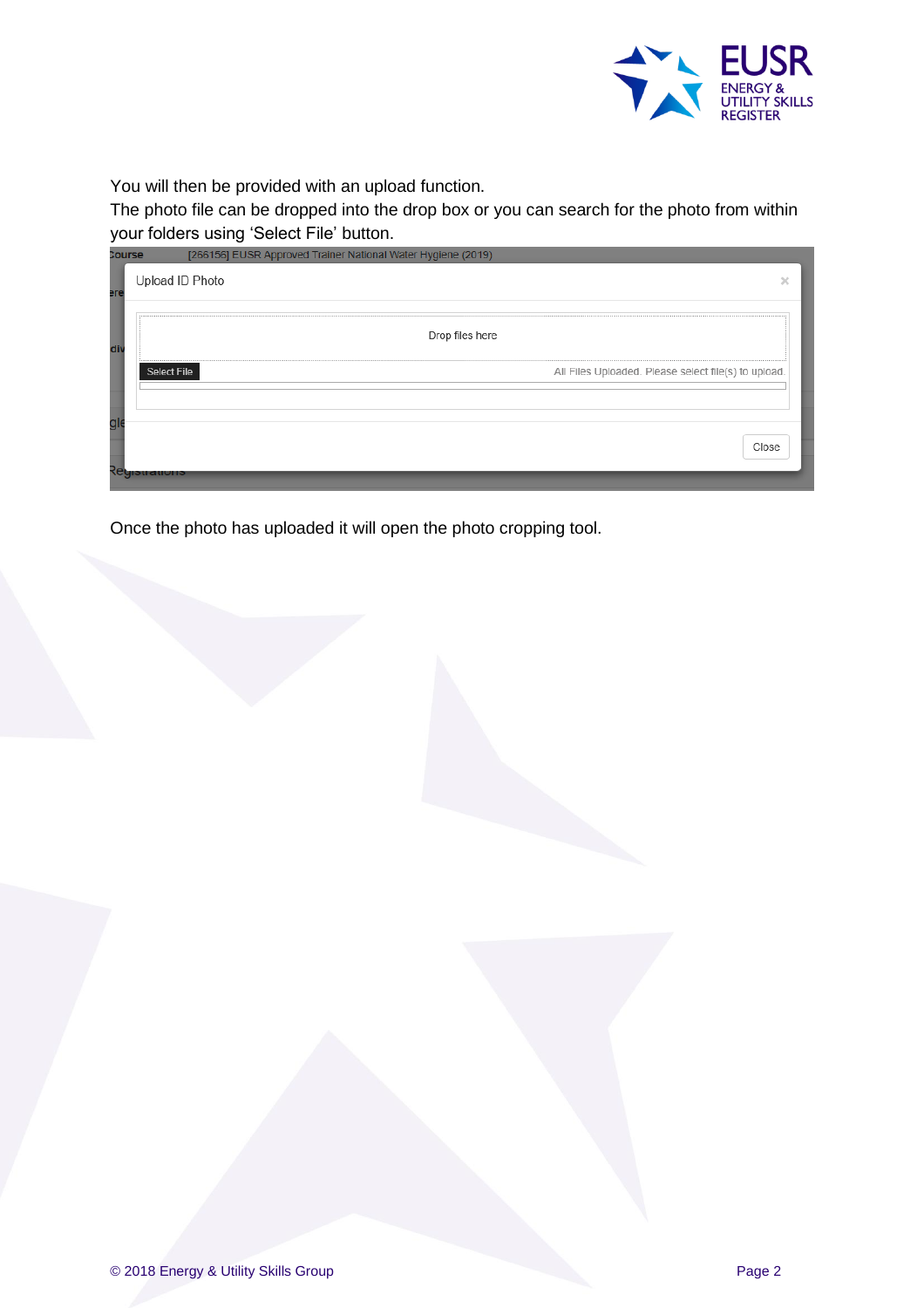

## How to crop a photo

The photo can be edited to fit within the guidance lines.



The photos can be rotated, moved, and zoomed in/out.



Once the photo has been edited click 'Save' and then 'Close'.

The 'Actions' button will then show a green silhouette once the photo has uploaded successfully.

| <b>Individual Registrations</b> |                                              |                      |            |              |  |  |  |  |
|---------------------------------|----------------------------------------------|----------------------|------------|--------------|--|--|--|--|
|                                 |                                              |                      |            |              |  |  |  |  |
|                                 | Click on the surname to review the individua |                      |            |              |  |  |  |  |
| <b>Actions</b>                  | All                                          | <b>Individual ID</b> | <b>ULN</b> | <b>Title</b> |  |  |  |  |
| $\Theta$ Actions $\sim$         |                                              | 568255               |            |              |  |  |  |  |
| $\Theta$ Actions $\sim$         |                                              | 568256               |            |              |  |  |  |  |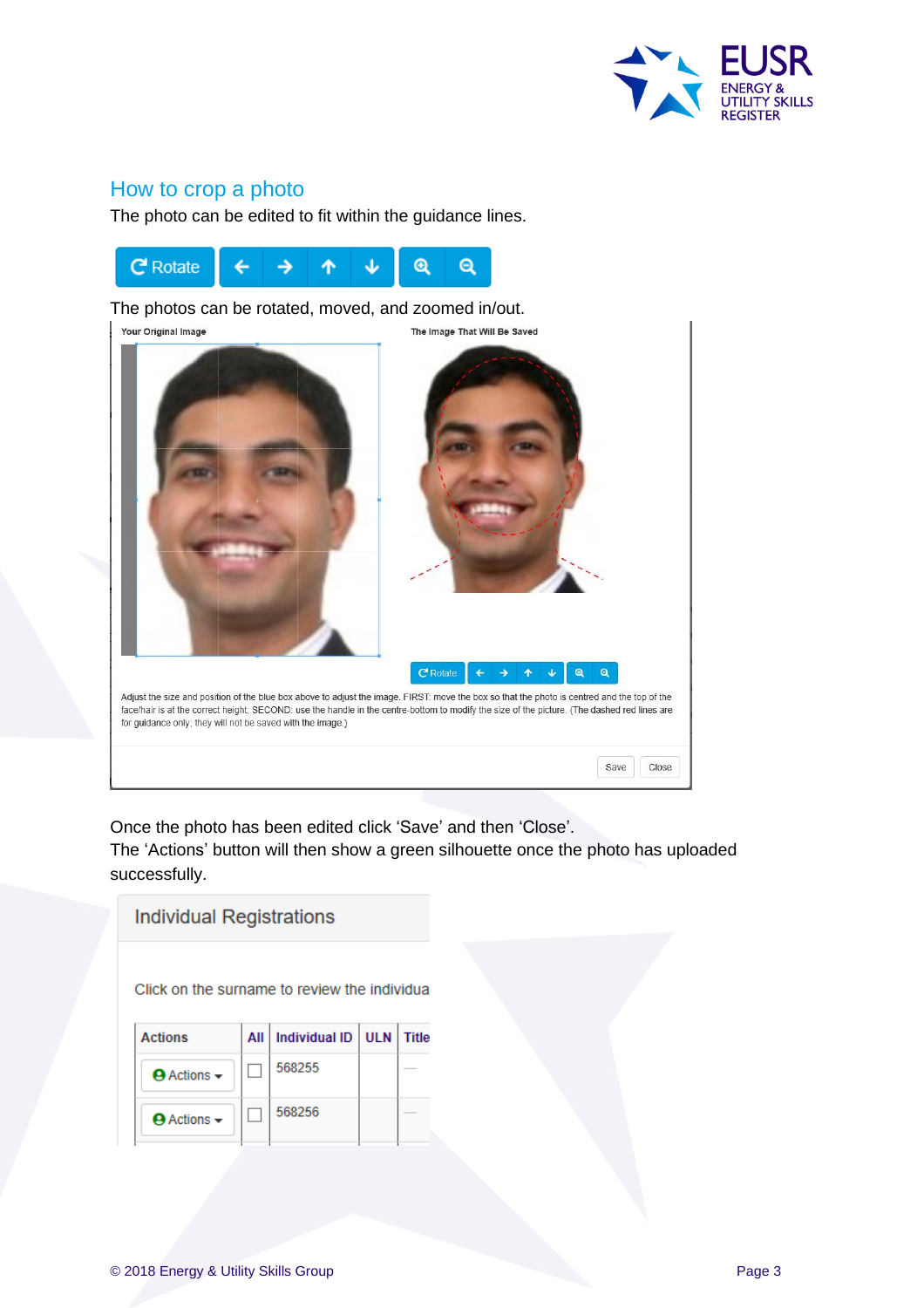

## How to check a photo

Once the photo has been cropped and saved you are now able to view this photo. To view the photo, select the 'Actions' tab button.

| Individual Registrations                     |     |                      |      |              |  |  |  |
|----------------------------------------------|-----|----------------------|------|--------------|--|--|--|
| Click on the surname to review the individua |     |                      |      |              |  |  |  |
| <b>Actions</b>                               | All | <b>Individual ID</b> | UI N | <b>Title</b> |  |  |  |
| $\Theta$ Actions $\sim$                      |     | 568255               |      |              |  |  |  |
| $\Theta$ Actions $\sim$                      |     | 568256               |      |              |  |  |  |

A new drop down option is available: 'Show ID photo'

#### Select this to view your upload.

| <b>Actions</b>                           | All | <b>Individual ID</b> | <b>ULN</b> | <b>Title</b> |   |
|------------------------------------------|-----|----------------------|------------|--------------|---|
| $\Theta$ Actions $\sim$                  |     | 568255               |            |              | R |
| <b>A</b> Show ID photo                   |     |                      |            |              |   |
| Add ID photo                             |     |                      |            |              |   |
| $\overline{\textbf{f}}$ Upload documents |     |                      |            |              |   |

The photo will then be retrieved and will show on screen.